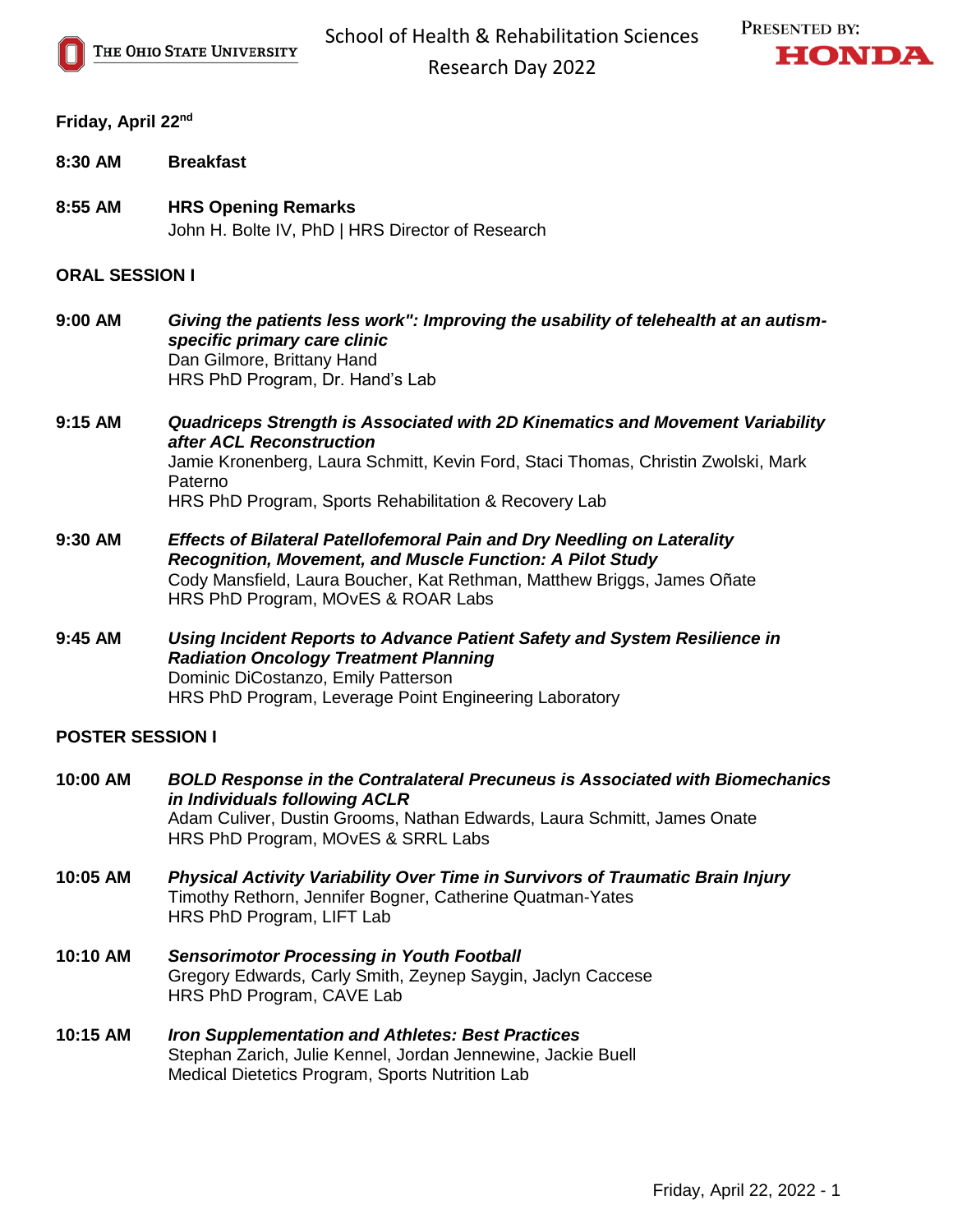



Research Day 2022

| 10:20 AM | Food System Models for Promoting Food Security, Diet Quality, and Health among<br>Low-Income Populations: A Systematic Review<br>Katharine Garrity, Hannah Hart, Ashlea Braun, Katie Poppe, Kathleen Krzyzanowski<br>Guerra, Jennifer A. Garner<br>HRS PhD Program, Garner Research Group                |
|----------|----------------------------------------------------------------------------------------------------------------------------------------------------------------------------------------------------------------------------------------------------------------------------------------------------------|
| 10:25 AM | Association of Body Image with Dietary Intake in Recreational Female Runners<br>Brittany Bowman, Jackie Buell<br><b>HRS Program</b>                                                                                                                                                                      |
| 10:30 AM | <b>Post-Traumatic Growth Following Nutrition Integration During Lung Cancer</b><br><b>Treatment: A Qualitative Study</b><br>Jana Leotta & Chloe Pavuk, Pamela Rothpletz-Puglia, Jade Smith, Colleen Spees,<br>Kimberli Pike, Carolyn Presley, Jessica Krok-Schoen<br>Medical Dietetics Program, HOPE Lab |
| 10:35 AM | <b>Understanding Factors Associated with Catheter Line-Associated Bloodstream</b><br><b>Infections in Home Parenteral Nutrition</b><br>Razan Hallak, Marcia Nahikian-Nelms, Adeeti J. Chiplunker, Kristen Roberts<br><b>HRS Program</b>                                                                  |
| 10:40 AM | The Benefit of the Wayfinder System for Individuals with Cognitive Disabilities and<br>their Caregivers<br>Kaetlyn Culter, Carmen DiGiovine<br>Occupational Therapy Program, MAPCD Lab                                                                                                                   |
| 10:45 AM | Clutter and Pests and Transfers- Oh My!: Home Health Care Workers Perception<br>of Communication around Hazards with Clients<br>Angela Provenzano & Sarah Anderson, Haley Oliver, Dr. Amy Darragh<br>Occupational Therapy Program, IPARR Lab                                                             |
| 10:50 AM | Preliminary Validation of a Three-Dimensional Rib Fracture Analysis Methodology<br>David Stamper, Yun-Seok Kang, Angela Harden<br><b>Athletic Training Program, IBRC</b>                                                                                                                                 |
| 10:55 AM | Quality improvement in the physical therapy literature: a scoping review<br>Riley Summers, James Crick, Tim Rethorn, Tyler Beauregard, Zachary Rethorn, Katie<br>Quatman-Yates<br>Health Sciences Program, LIFT Lab                                                                                      |
| 11:00 AM | <b>BREAK   Posters from Session I on display</b>                                                                                                                                                                                                                                                         |
| 11:30 AM | LUNCH   HRS Research Q & A                                                                                                                                                                                                                                                                               |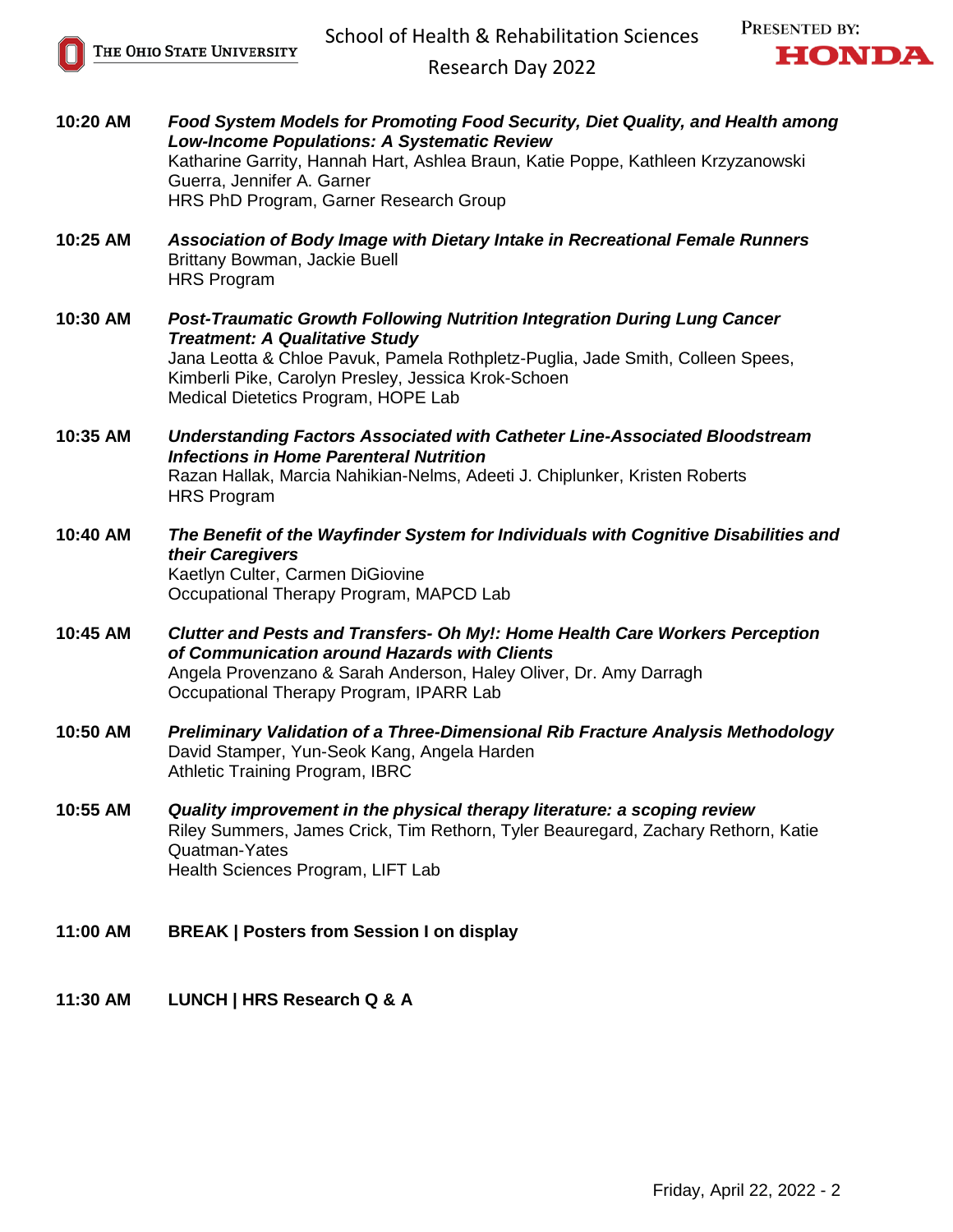



## **ORAL SESSION II**

| 12:00 PM                 | The Low FODMAP Diet and a Sugar and Fiber Modulated Diet are Efficacious for<br><b>Symptom Management in Irritable Bowel Syndrome</b><br>Vyshali Liya Swaminathan, Alberta Negri-Jimenez, Marcia Nahikian-Nelms, Kristen<br><b>Roberts</b><br>Medical Dietetics Program, Roberts' Lab |
|--------------------------|---------------------------------------------------------------------------------------------------------------------------------------------------------------------------------------------------------------------------------------------------------------------------------------|
| 12:15 PM                 | Describing the Health History of Law Enforcement Applicants<br>Nathan Edwards, James Onate<br>HRS PhD Program, MOVES Lab                                                                                                                                                              |
| 12:30 PM                 | Leveraging Systems Science and Quality Improvement Methodologies to Address<br><b>Immobility Harm in the Emergency Department and Hospital Setting</b><br>Gabriel Alain & James Crick, Catherine Quatman-Yates<br>HRS PhD Program, LIFT Labs                                          |
| 12:45 PM                 | <b>Research Remarks</b><br>Peter Mohler, PhD   Vice President of Research - The Ohio State University                                                                                                                                                                                 |
| <b>POSTER SESSION II</b> |                                                                                                                                                                                                                                                                                       |
| 1:00 PM                  | A survey study to understand acute care physical therapist perceptions of fall<br>prevention practice and the influence of hospital contextual factors<br>James P. Crick, Lisa Juckett, Marka J. Gehrig, Sydney Corl, Catherine C. Quatman-<br>Yates<br>HRS Program, LIFT Lab         |
| 1:05 PM                  | The Impact of Social and News Media Coverage on the Dissemination of Autism<br><b>Research</b><br>Anne Longo, Brittany Hand<br>Health Sciences Program, Dr. Hand's Lab                                                                                                                |
| 1:10 PM                  | <b>Characterizing Occupational Therapy Intervention for Children with Autism</b><br><b>Spectrum Disorder</b><br>Meredith Kromalic, Joseph Martis, Jewel Crasta<br>Occupational Therapy Program, NeuRO Lab                                                                             |
| 1:15 PM                  | Hippotherapy fosters high therapeutic engagement of pediatric patients<br>Julia Mazzarella, Jill Heathcock<br>HRS PhD Program, PEARL Lab                                                                                                                                              |
| 1:20 PM                  | I just never think of my safety so much as theirs": The development of The Home<br>Healthcare Conversations app to coach home healthcare workers through<br>challenging health and safety scenarios<br>Haley Oliver, Amy Darragh<br>Occupational Therapy Program, IPARR Lab           |